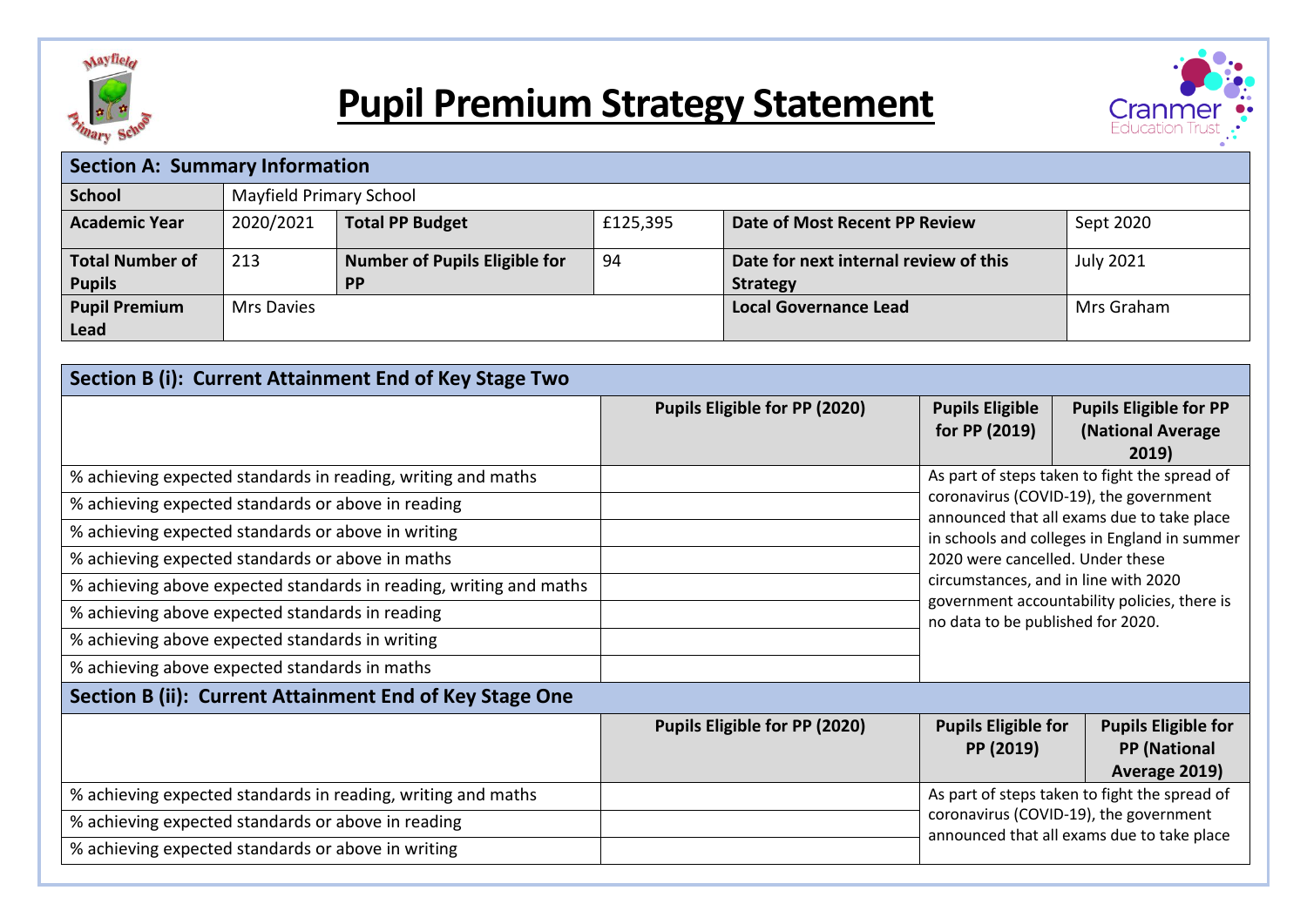



| % achieving expected standards or above in maths<br>% achieving above expected standards in reading, writing and maths<br>% achieving above expected standards in reading<br>% achieving above expected standards in writing<br>% achieving above expected standards in maths<br>% achieving expected standards in reading, writing and maths |                               | in schools and colleges in England in summer<br>2020 were cancelled. Under these<br>circumstances, and in line with 2020<br>government accountability policies, there is<br>no data to be published for 2020. |                                                             |
|-----------------------------------------------------------------------------------------------------------------------------------------------------------------------------------------------------------------------------------------------------------------------------------------------------------------------------------------------|-------------------------------|---------------------------------------------------------------------------------------------------------------------------------------------------------------------------------------------------------------|-------------------------------------------------------------|
| % achieving expected standards or above in reading<br>% achieving expected standards or above in writing                                                                                                                                                                                                                                      |                               |                                                                                                                                                                                                               |                                                             |
| % achieving expected standards or above in maths                                                                                                                                                                                                                                                                                              |                               |                                                                                                                                                                                                               |                                                             |
| <b>Section B (iii): Current Attainment Phonics</b>                                                                                                                                                                                                                                                                                            |                               |                                                                                                                                                                                                               |                                                             |
|                                                                                                                                                                                                                                                                                                                                               | Pupils Eligible for PP (2020) | <b>Pupils Eligible</b><br>for PP (2019)                                                                                                                                                                       | <b>Pupils Eligible for PP</b><br>(National Average<br>2019) |
| % achieving Phonics by end Year 1                                                                                                                                                                                                                                                                                                             |                               | No data available                                                                                                                                                                                             |                                                             |
| % achieving Phonics by end Year 2                                                                                                                                                                                                                                                                                                             |                               |                                                                                                                                                                                                               |                                                             |

|              | Section C: Barriers to future attainment (for pupils eligible for PP)                                                                                                                                                                                                                                                                                    |
|--------------|----------------------------------------------------------------------------------------------------------------------------------------------------------------------------------------------------------------------------------------------------------------------------------------------------------------------------------------------------------|
|              | Delayed development of English and Maths skills: Difficulties accessing age related material from the start of the academic year.                                                                                                                                                                                                                        |
|              | Poor language acquisition, particularly when some children join us at the start of EYFS: Poor vocabulary hinders both reading and writing across most year groups.                                                                                                                                                                                       |
| $\mathbf{3}$ | A lack of independence and resilience in learning impacts pupils applying skills effectively through learning opportunities with a greater level of challenge, particularly<br>in KS2.                                                                                                                                                                   |
| 4            | Whilst pupils develop reading skills, they do not have a love of reading which permeates and supports wider, richer reading experiences                                                                                                                                                                                                                  |
|              | EYFS children enter school below age related expectations, particularly in the areas of communication and language and personal, social and emotional. Fine motor<br>skills are weak, and this impacts pencil control for recording.                                                                                                                     |
|              | <b>Additional Barriers</b>                                                                                                                                                                                                                                                                                                                               |
| 6            | Poor attendance and persistent lateness: Whilst there has been significant impact in this area, in order to maintain this impact requires a high level of intervention by<br>school. Pupils arriving late to school means that there is lost learning, for some pupils this is a daily occurrence and means they are missing key learning opportunities. |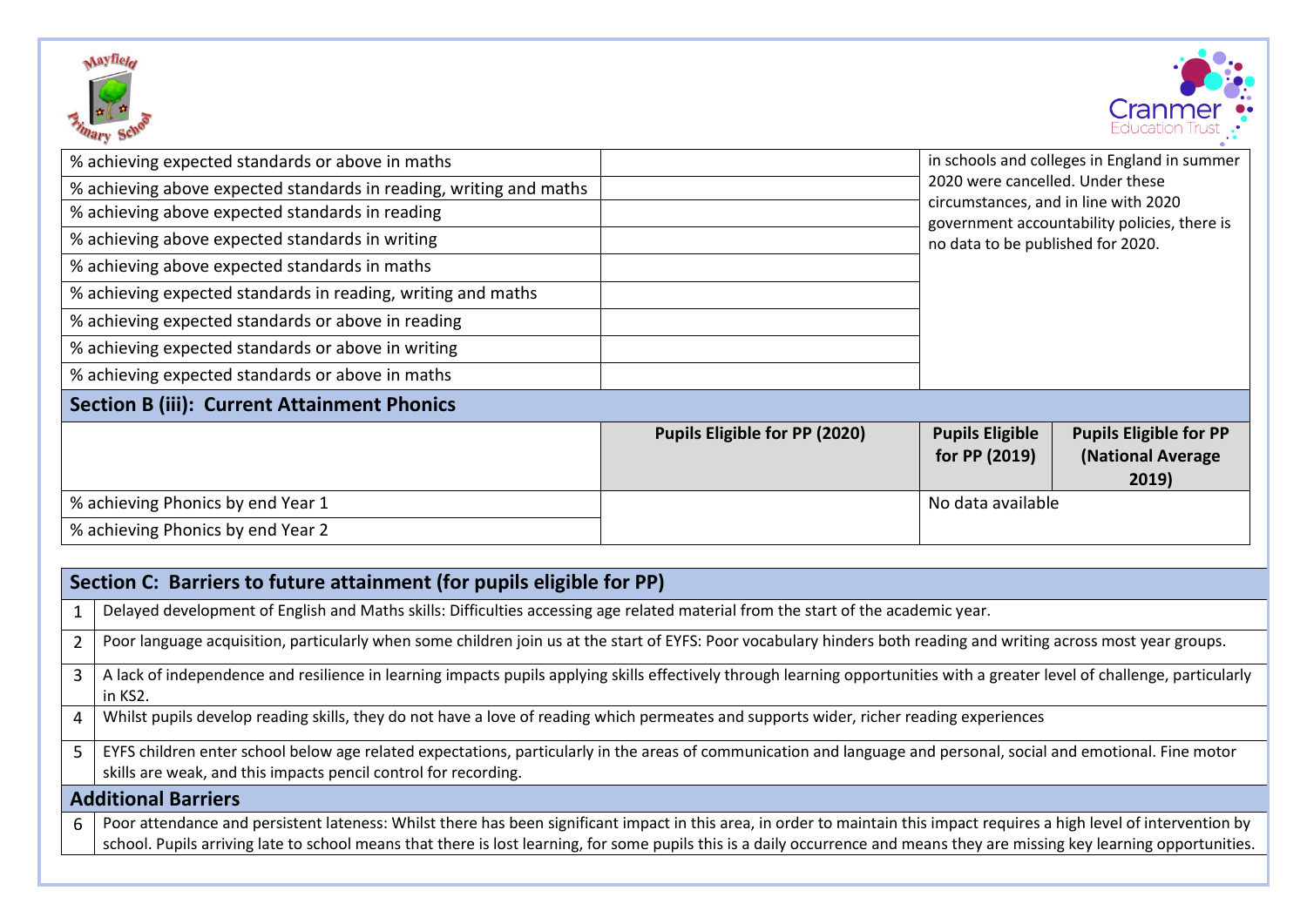



- 7 Emotional resilience mental health and emotional wellbeing is a barrier for a high percentage of pupils: Attitude to learning for a significant proportion of pupils is impacted frequently by external factors from home and this can impact progress and attainment, including lack of challenge for some children / boredom and lack of life aspirations
- $8 \mid$  Lack of opportunity for first-hand experiences: Limited experiences outside of school means that there is a wide gap between pupil premium pupils and their peers ability to draw on life experiences within learning opportunities.

### **Section D: Aims**

*Our aims are to use the Pupil Premium allocation to:*

*Narrow the gap in attainment and progress for children in receipt of pupil premium.* 

*Improve the curriculum engagement, learning experiences and aspirations for children in receipt of pupil premium.* 

*Ensure that the attendance of Pupil Premium children meets national figures (96.5%).*

*Improve the outcomes of high attaining children in receipt of pupil premium.* 

*Pupils in Early Years make accelerated progress from their starting points with an increased proportion of disadvantaged pupils achieving a Good Level of Development (GLD)*

| <b>Section E: Strategies (3 Year priorities)</b> |                                               |                                                      |                      |                 |  |
|--------------------------------------------------|-----------------------------------------------|------------------------------------------------------|----------------------|-----------------|--|
| <b>Area of Focus</b>                             | <b>Strategies for Academic Year (Current)</b> | <b>Rationale/Research Base</b>                       | <b>Review</b>        | Projected       |  |
|                                                  |                                               |                                                      | <b>Targets/Dates</b> | <b>Spending</b> |  |
| <b>Curriculum:</b>                               | <b>Focussed TA intervention role</b>          | Assessment data shows<br>limited<br>progress and     | Each Half Term       | £50104          |  |
|                                                  |                                               | attainment. Pupils have not previously maintained    |                      |                 |  |
| To ensure a greater % of                         | To provide additional educational support     | attainment data from previous National assessment    |                      |                 |  |
| PP children meet age-                            | that will raise the standard of achievement   | points (Rec-Yr2-Yr6).                                |                      |                 |  |
| related expectations and                         | of target groups across school.               |                                                      |                      |                 |  |
| close the gap with 'All'                         |                                               | Monitoring and data shows that pupils benefit from   |                      |                 |  |
| children nationally.                             | <b>Employ Teaching Assistants to provide</b>  | early interventions with a proven success rate are   |                      |                 |  |
|                                                  | focussed English and Maths interventions      | effective in helping pupils to progress if delivered |                      |                 |  |
|                                                  | as well as targeted support learning.         | regularly and often.                                 |                      |                 |  |
|                                                  | These include handwriting, Spelling, Fluency  | Research shows that when support staff are deployed  |                      |                 |  |
|                                                  | and Inference interventions.                  | effectively in class pupils progress improves        |                      |                 |  |
|                                                  |                                               |                                                      |                      |                 |  |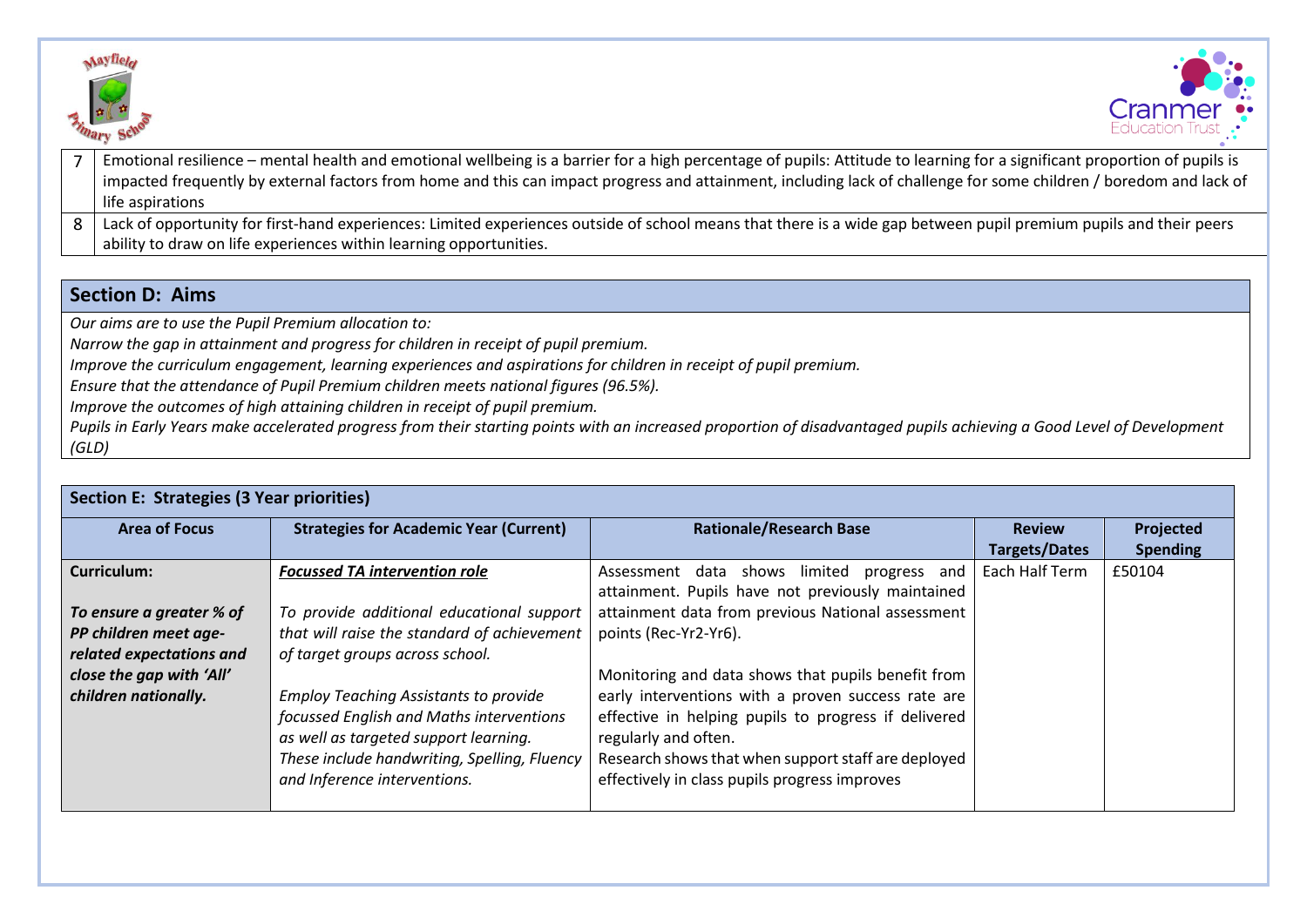



|                                                   | <b>Evaluation of Data and Pupil Premium</b><br>provision<br>To ensure that Pupil Premium funding is<br>used effectively and is having a clear impact<br>on achievement.<br>A proportion of Deputy Headteacher time<br>allocated to Pupil Premium evaluation /<br>data analysis, staff training, monitoring<br>and observations.                                                                                                                                                                                                                                            | Continuous professional development, together with<br>the right resources enables teachers and support<br>staff to continue to develop the necessary skills<br>knowledge and understanding to meet the needs of<br>all pupils more effectively, leading to more pupils<br>achieving the expected standard or higher in each<br>year group.                                                                                                                                                                                                                                                                                                                                                                                                                                                                                                           |                |        |
|---------------------------------------------------|----------------------------------------------------------------------------------------------------------------------------------------------------------------------------------------------------------------------------------------------------------------------------------------------------------------------------------------------------------------------------------------------------------------------------------------------------------------------------------------------------------------------------------------------------------------------------|------------------------------------------------------------------------------------------------------------------------------------------------------------------------------------------------------------------------------------------------------------------------------------------------------------------------------------------------------------------------------------------------------------------------------------------------------------------------------------------------------------------------------------------------------------------------------------------------------------------------------------------------------------------------------------------------------------------------------------------------------------------------------------------------------------------------------------------------------|----------------|--------|
|                                                   | Key Stage Leads work with Deputy Head to<br>ensure data is informing needs and<br>guidance for TA interventions.                                                                                                                                                                                                                                                                                                                                                                                                                                                           |                                                                                                                                                                                                                                                                                                                                                                                                                                                                                                                                                                                                                                                                                                                                                                                                                                                      |                |        |
| <b>Improving Pedagogy and</b><br><b>Teaching:</b> | <b>Mastery Maths Lead</b><br>high quality professional<br>To<br>ensure<br>development supports<br>colleagues<br>in<br>improving mathematical outcomes.<br>To provide additional educational support<br>that will raise the standard of achievement<br>of target groups across school.<br>To ensure children's outcomes in books<br>across school demonstrate<br>significant<br>improvement.<br>One day per week allocated to develop<br>Maths Mastery principles across school.<br>Working collaboratively with colleagues to<br>develop teaching skills in mastery maths. | <b>Maths No Problem - EEF research</b><br>Mastery Maths through the 'Maths No Problem'<br>scheme is taught from year 1-year 5 with EY and<br>year 6 using mastery approaches. School continues<br>to be supported by a maths specialist from the Trust.<br>Staff will develop in their knowledge and<br>understanding to use resources with the aim provide<br>pupils with the necessary foundations to access<br>maths with increasing difficulty.<br>Pupils lack quick recall of fluency facts and their<br>arithmetic ability impacts their ability to swiftly<br>apply understanding and solve mathematical<br>problems. This is a key area to develop within<br>quality first teaching this year to enable pupils to<br>achieve their full potential.<br>Pupils will develop their resilience and confidence to<br>tackle more difficult maths. | Each Half Term | £16000 |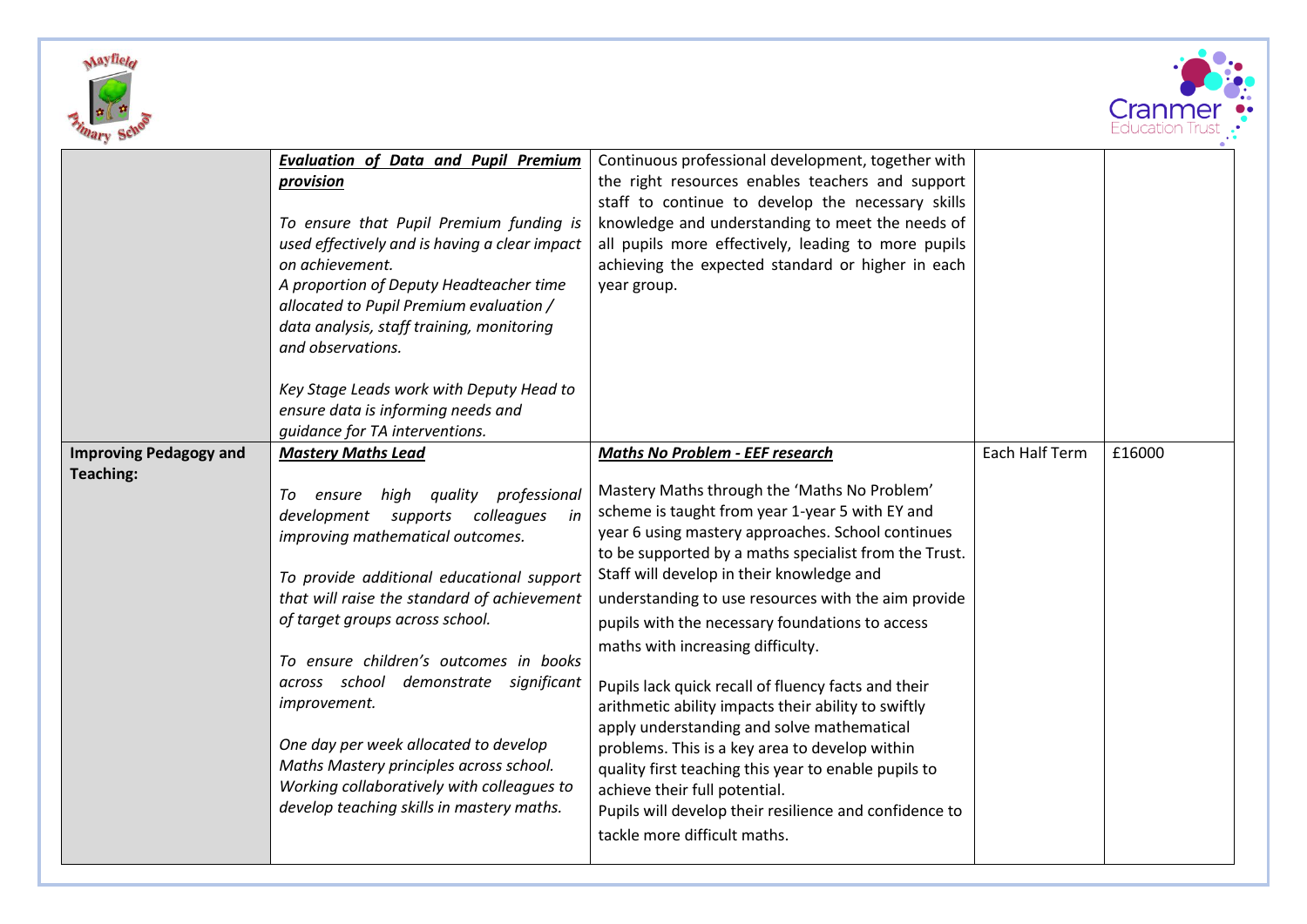



| <b>Staff Development:</b>          | <b>Professional Development for staff to</b>                                                  | The school has strong subject leadership with a clear              | Each Half Term | Total £3851 |
|------------------------------------|-----------------------------------------------------------------------------------------------|--------------------------------------------------------------------|----------------|-------------|
|                                    | enhance English                                                                               | structure for the teaching of writing through the                  |                |             |
| <b>Mastery Maths</b>               |                                                                                               | Writing Strategy, and the introduction to the new                  |                |             |
|                                    | To ensure colleagues have access to high                                                      | Reading Strategy.                                                  |                |             |
| <b>Reading Strategy</b>            | quality professional development to support                                                   |                                                                    |                |             |
|                                    | improvements in English, in particular,                                                       | This year, it is important for teachers to embed their             |                |             |
|                                    | Mayfield's whole-school Reading Strategy.                                                     | understanding of these systems and effectively                     |                |             |
|                                    |                                                                                               | deliver consistent quality first teaching, quickly                 |                |             |
|                                    | To directly impact on the % of PP children at<br>age-related expectations in Reading, in each | recognising gaps in learning and addressing these.                 |                |             |
|                                    | cohort.                                                                                       | Staff will develop in their knowledge and                          |                |             |
|                                    |                                                                                               | understanding to use resources with the aim provide                |                |             |
|                                    | A proportion of the English lead's time                                                       | pupils with the necessary foundations to access                    |                |             |
|                                    | allocated to Pupil Premium evaluation /<br>reading data analysis, staff training,             | learning with increasing difficulty.                               |                |             |
|                                    | monitoring and observations.                                                                  | +6 months EEF- Raise attainment in reading across                  |                |             |
|                                    |                                                                                               | Key Stages. In house pupil progress data highlight key             |                |             |
|                                    |                                                                                               | children for targeted intervention.                                |                |             |
|                                    |                                                                                               |                                                                    |                |             |
|                                    |                                                                                               | +4 months EEF- Higher % of pupils passing year 1                   |                |             |
|                                    |                                                                                               | phonic test and achieving national standard.                       |                |             |
|                                    |                                                                                               | +5 months EEF- Higher percentage of children to                    |                |             |
|                                    |                                                                                               | achieve expected standard at the end of the year.                  |                |             |
|                                    |                                                                                               | Enhancement of Mastery learning in the classroom.                  |                |             |
|                                    |                                                                                               | Increased % of pupils achieving greater depth.                     |                |             |
|                                    |                                                                                               | +2 months EEF- Raised percentage of children                       |                |             |
|                                    |                                                                                               | achieving age related target                                       |                |             |
| <b>Pupils' Readiness to Learn:</b> | <b>Children's emotional well-being</b>                                                        | Children from each school will build<br>positive                   |                | £17847      |
|                                    |                                                                                               | friendships and<br>relations,<br>have a<br>growing                 |                |             |
|                                    | <b>Community cohesion</b>                                                                     | understanding and respect of those from different   Each Half Term |                |             |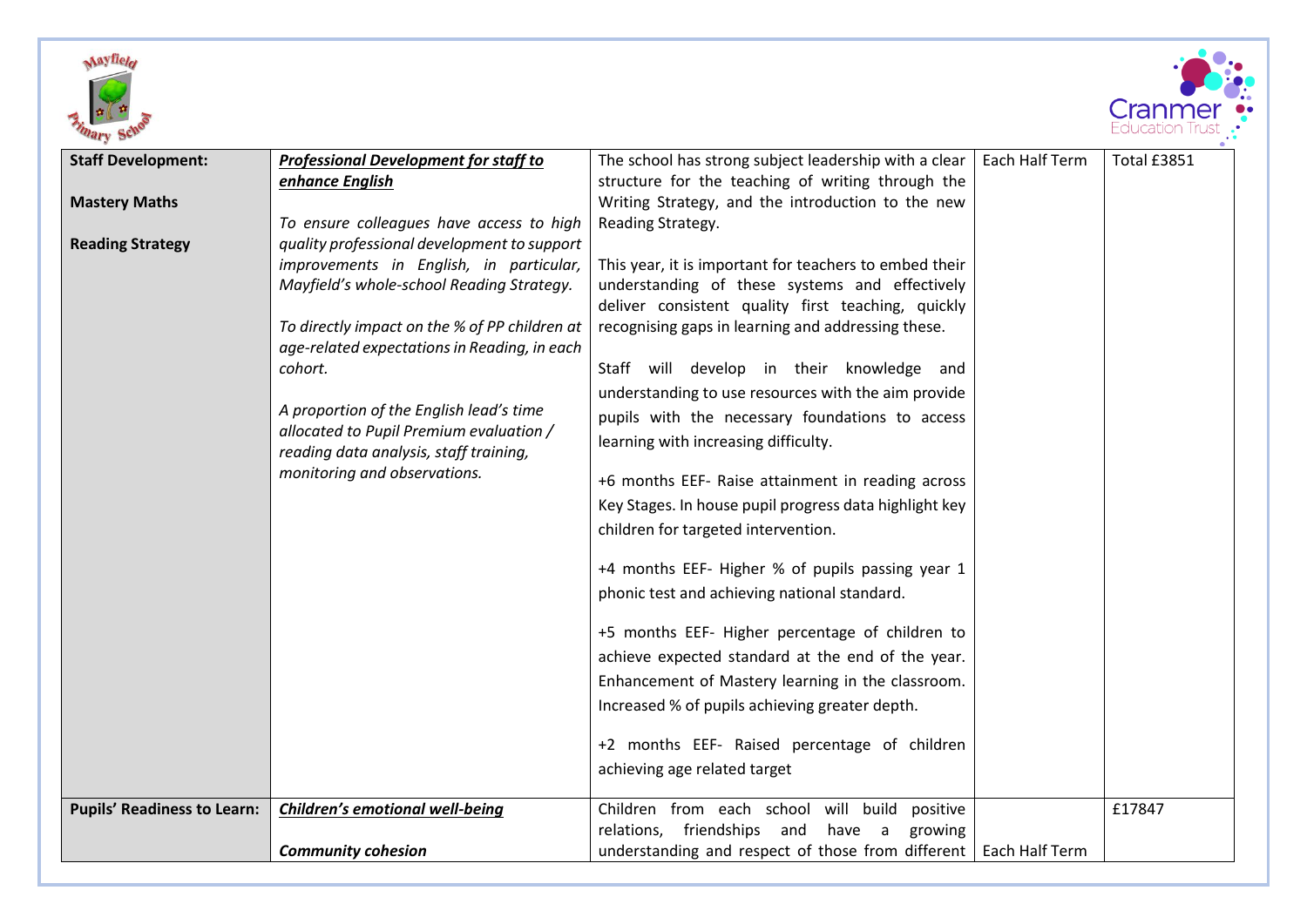



| To enable children to have | To promote community cohesion and                                | communities. It allows pupils to Improve knowledge         |  |
|----------------------------|------------------------------------------------------------------|------------------------------------------------------------|--|
| experiences that they may  | develop tolerance of those from different                        | and understanding of those from other cultures, to         |  |
| not have had otherwise.    | faiths and beliefs.                                              | enhance our mutual respect, tolerance and                  |  |
| Curriculum enhancement.    |                                                                  | appreciation of others.                                    |  |
|                            | Each class experiences an 'enrichment'                           |                                                            |  |
|                            | activity annually between them and their                         | Some pupils will not get the opportunity to play an        |  |
|                            | partner class to stimulate further learning.                     | instrument, perform on a stage, visit museums etc,         |  |
|                            | Activities include; sport, art, drama and                        | and this experience will expose them to a variety of       |  |
|                            | outdoor education.                                               | experiences to encourage their appreciation or entice      |  |
|                            |                                                                  | them into pursuing learning more about a specific          |  |
|                            | <b>Music</b>                                                     | instrument, musical genre, hobby or interest. These        |  |
|                            | To experience a wider range of music                             | opportunities will broaden life experiences, language      |  |
|                            | opportunities.                                                   | and opportunities and raise expectations and               |  |
|                            |                                                                  | aspirations. Additionally, improve collaboration and       |  |
|                            | Specialist Music Teacher for EYFS and KS                         | teamwork and build children's confidence and               |  |
|                            | 1(Music Service)                                                 | improve self-esteem.                                       |  |
|                            |                                                                  |                                                            |  |
|                            |                                                                  |                                                            |  |
|                            | Performance/drama skills<br>develop performance<br>skills.<br>To |                                                            |  |
|                            | To<br>experience a theatre and cinema visit.                     | A growing number of pupils do not participate in           |  |
|                            |                                                                  | clubs in or out of school other than sports and P.E.       |  |
|                            | Trips, visits and visitors.                                      | lessons. Promoting a healthy lifestyle through             |  |
|                            | To subsidise trips and visits for those in                       | physical activity will offer pupils opportunities to       |  |
|                            | receipt of Pupil Premium.                                        | practice skills get involved in skills and hobbies they    |  |
|                            |                                                                  | may not have experienced.                                  |  |
|                            | <b>Before &amp; After school Clubs</b>                           |                                                            |  |
|                            | To provide a range of clubs for those in                         | A healthy lifestyle involving physical activity is crucial |  |
|                            | receipt of Pupil Premium.                                        | for energy and wellbeing.                                  |  |
|                            |                                                                  | Promote readiness to learn and help sustain                |  |
|                            | Teaching Assistants to run a variety of                          | concentration levels.                                      |  |
|                            | clubs                                                            | Increase pupils' daily activity levels and improve         |  |
|                            |                                                                  | their health.                                              |  |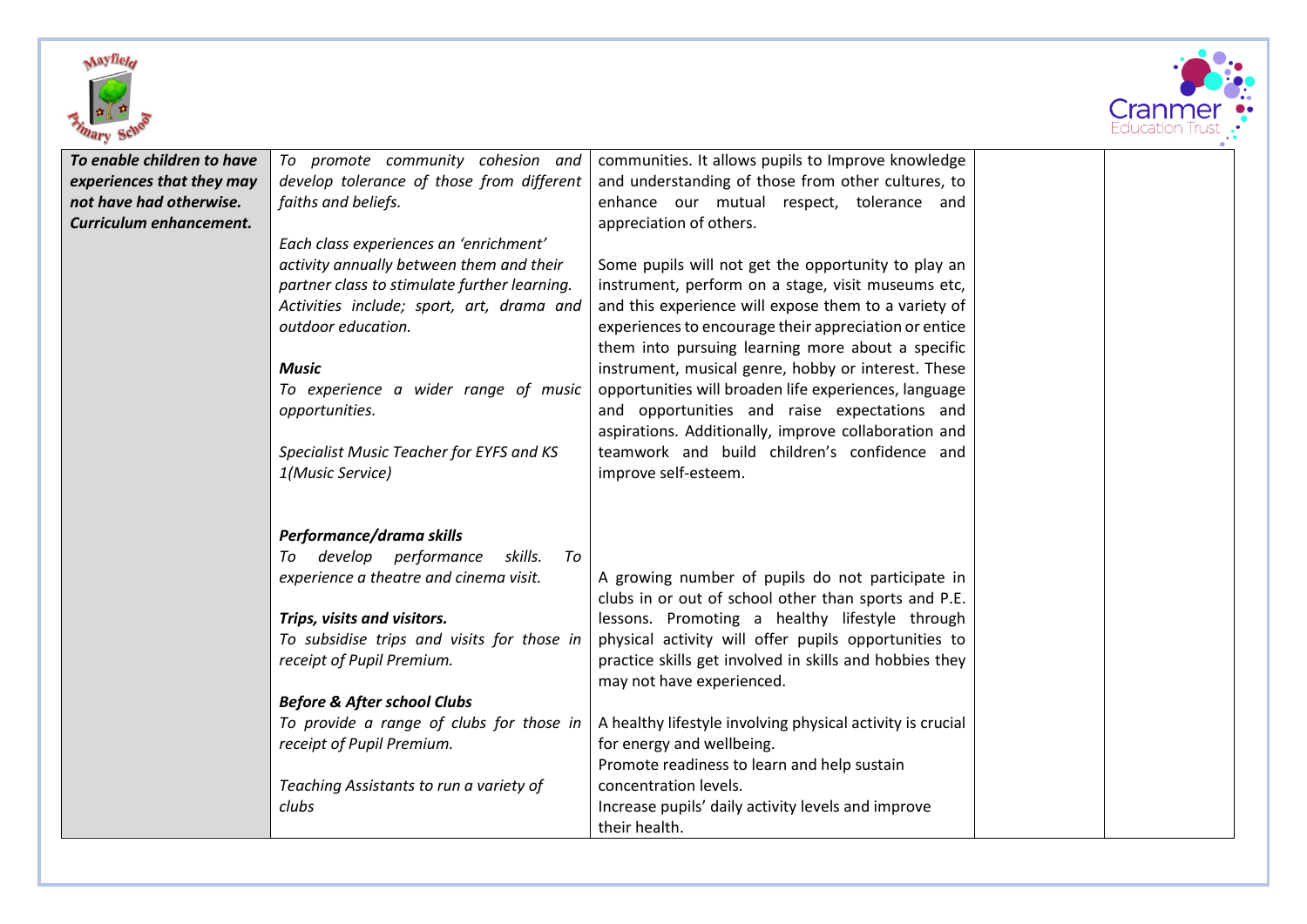



|                               |                                                                       | Promote and enhance the development of pupils'                                                                                                                                     |                |        |
|-------------------------------|-----------------------------------------------------------------------|------------------------------------------------------------------------------------------------------------------------------------------------------------------------------------|----------------|--------|
|                               | To enrich children's experiences through                              | physical skills.                                                                                                                                                                   |                |        |
|                               | structured and organised play.                                        | Help pupils learn to develop appropriate moral and                                                                                                                                 |                |        |
|                               | To provide positive examples of healthy                               | social behaviour.                                                                                                                                                                  |                |        |
|                               | eating to create a foundation for lifelong<br>healthy eating habits.  | Give pupils an opportunity to socialise.                                                                                                                                           |                |        |
|                               | To enable children to socialise, listen and                           | +5 months EEF- Positive impact on learning,                                                                                                                                        |                |        |
|                               | talk in a relaxed atmosphere.                                         | including on oral language skills and reading                                                                                                                                      |                |        |
|                               | To provide opportunity for children to<br>complete homework in a calm | comprehension (understanding vocabulary                                                                                                                                            |                |        |
|                               | environment.                                                          | +2 months EEF- Children encouraged to explore new<br>skills and develop new talents leading to improved<br>self-esteem and confidence supporting the children<br>to make progress. |                |        |
| To enhance our children's     | <b>Attendance and punctuality</b>                                     | Evidence shows that regular attendance and                                                                                                                                         | All Year       | £42153 |
| emotional well-being,         |                                                                       | punctuality have a positive impact on a child's                                                                                                                                    |                |        |
| attendance and                | To monitor, sustain and improve the                                   | education. Some families continuously struggle to                                                                                                                                  |                |        |
| punctuality.                  | punctuality and attendance of children in                             | prioritise this and are in need of support.                                                                                                                                        |                |        |
|                               | school.                                                               | Improve emotional well-being. Remove barriers to                                                                                                                                   |                |        |
|                               |                                                                       | learning. Seek specific support, advice and guidance.                                                                                                                              |                |        |
|                               | To work closely with identified families and                          | 'Sign-post' families to appropriate support.                                                                                                                                       |                |        |
|                               | outside agencies.                                                     |                                                                                                                                                                                    |                |        |
|                               |                                                                       |                                                                                                                                                                                    |                |        |
|                               |                                                                       |                                                                                                                                                                                    |                |        |
|                               | To provide all PP children with snack each                            |                                                                                                                                                                                    |                |        |
| <b>Early Years Foundation</b> | day<br>To provide additional educational support                      | Early intervention has proved successful in giving                                                                                                                                 | Each Half Term | £31763 |
| <b>Stage</b>                  | that will raise the standard of achievement                           | pupils the confidence and skills required to                                                                                                                                       |                |        |
|                               | of target groups in Foundation Stage.                                 | accelerate progress. Train Support staff in to support                                                                                                                             |                |        |
|                               |                                                                       | pupils with literacy and early number skills. (ELKLAN                                                                                                                              |                |        |
|                               | To raise the progress and attainment of                               | training, REAL project, REAM project)                                                                                                                                              |                |        |
|                               | targeted groups of Pupil Premium children                             |                                                                                                                                                                                    |                |        |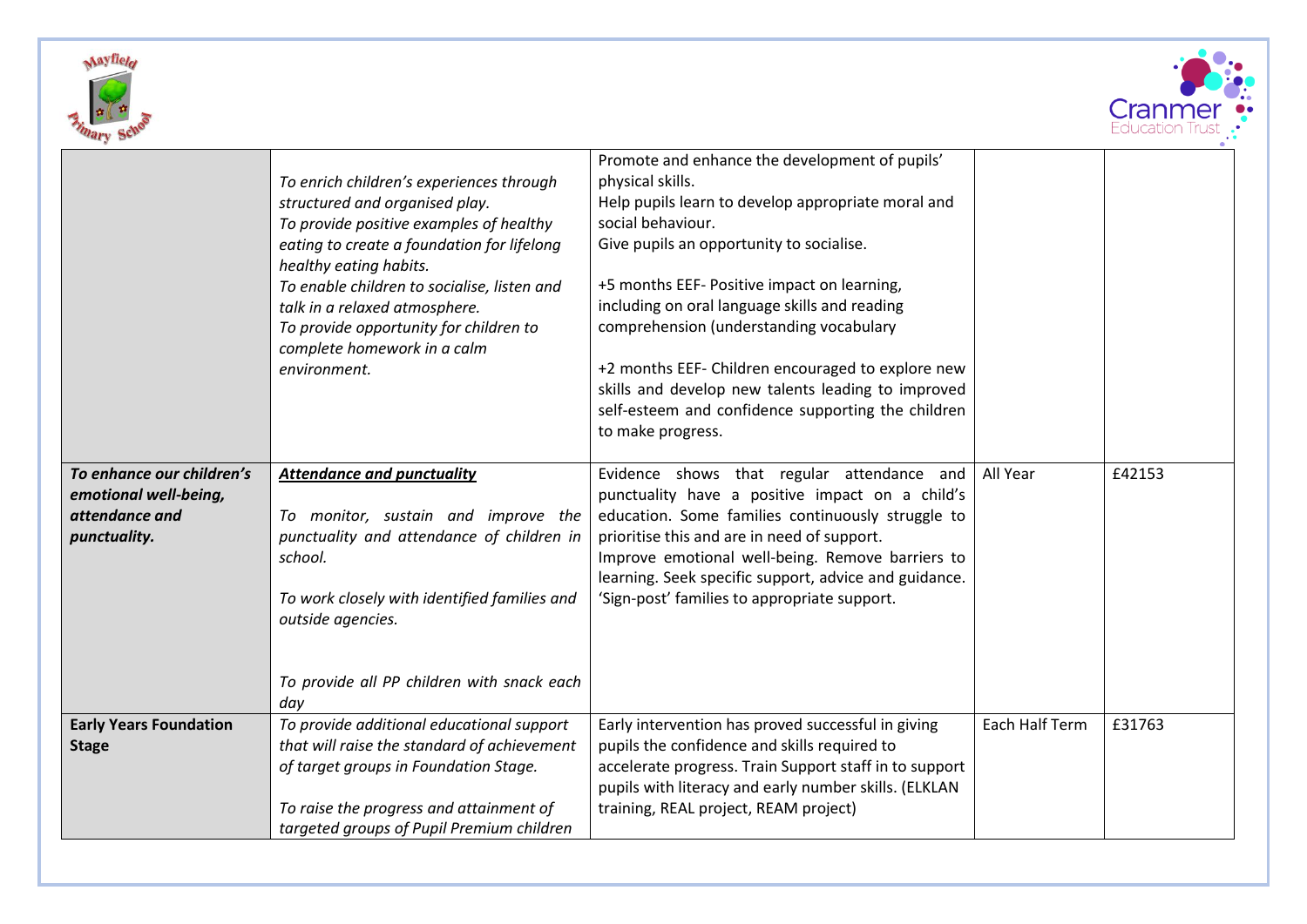



|                                  | across Foundation Stage, including Higher | Research and evidence show that when a positive     |         |
|----------------------------------|-------------------------------------------|-----------------------------------------------------|---------|
|                                  | attainers and those with SEND.            | relationship is established between parent/carers   |         |
|                                  |                                           | and school, pupils make good progress with a        |         |
|                                  | Gap between disadvantaged children and    | triangle of support.                                |         |
|                                  | others in progress and attainment measure | Children with language delay and other speech       |         |
|                                  | is reduced.                               | related issues effectively supported through        |         |
|                                  |                                           | focussed intervention.                              |         |
|                                  | To improve speech and language skills.    |                                                     |         |
|                                  |                                           | +5 months EEF Increased % of children achieving age |         |
|                                  |                                           | related expectations in Prime areas-Listening &     |         |
|                                  |                                           | attention, understanding and speaking. Specific     |         |
|                                  |                                           | areas- reading and writing. This will then in turn  |         |
|                                  |                                           | impact on % of children achieving good level of     |         |
|                                  |                                           | development at the end of reception.                |         |
| <b>Total Expenditure Planned</b> |                                           |                                                     | £161718 |
|                                  |                                           |                                                     |         |

| Section E: Strategies (Current Year: 'Catch-up planning' as a direct response to COVID) Two term plan (Sept 2020 - April 2021) |                                                                                                                                                                                                                                                                                                                                             |                                                                                                                                                                                                                                                                                                                                                                                                                                                                                                                  |                                       |                              |
|--------------------------------------------------------------------------------------------------------------------------------|---------------------------------------------------------------------------------------------------------------------------------------------------------------------------------------------------------------------------------------------------------------------------------------------------------------------------------------------|------------------------------------------------------------------------------------------------------------------------------------------------------------------------------------------------------------------------------------------------------------------------------------------------------------------------------------------------------------------------------------------------------------------------------------------------------------------------------------------------------------------|---------------------------------------|------------------------------|
| <b>Area of Focus</b>                                                                                                           | <b>Strategies for Academic Year (Current)</b>                                                                                                                                                                                                                                                                                               | <b>Rationale/Research Base</b>                                                                                                                                                                                                                                                                                                                                                                                                                                                                                   | <b>Review</b><br><b>Targets/Dates</b> | Projected<br><b>Spending</b> |
| 1). Well-being<br>To ensure well-being and mental<br>health issues are addressed.                                              | (1). Well-being<br>We will address challenges our children and<br>families face, that we addressed before and<br>during lockdown. (Things that are known to us).<br>We will support children and families with<br>challenges developed during lockdown, that we<br>do not yet know of, that will emerge as children<br>and families return. | There is growing indicative evidence that coronavirus (COVID-<br>19) and associated interventions, such as social distancing and<br>stay at home guidance including school closures, have likely had<br>an adverse effect on the mental health and wellbeing of children<br>and young people (CYP).<br>Loneliness has been a challenge for some CYP, although some<br>have reported benefits for their mental health.                                                                                            | Spring 2021                           | £17000                       |
|                                                                                                                                | There will be lots of work on expressing<br>thoughts, feelings, ways to talk to people, share,<br>discuss.<br>Intervention and work around anxiety and fear<br>of returning to school / the fear of leaving<br>parents and what they have known for six<br>months.                                                                          | While many children and young people have retained some<br>access to mental health support during this period, a lack of<br>access to mental health support has been associated with worse<br>mental health and wellbeing for some CYP. The latest evidence<br>reviewed here suggests that vulnerable children and<br>other CYP with challenging home environments, are more likely<br>than others to have had experiences during the pandemic<br>associated with a risk to mental health and wellbeing such as: |                                       |                              |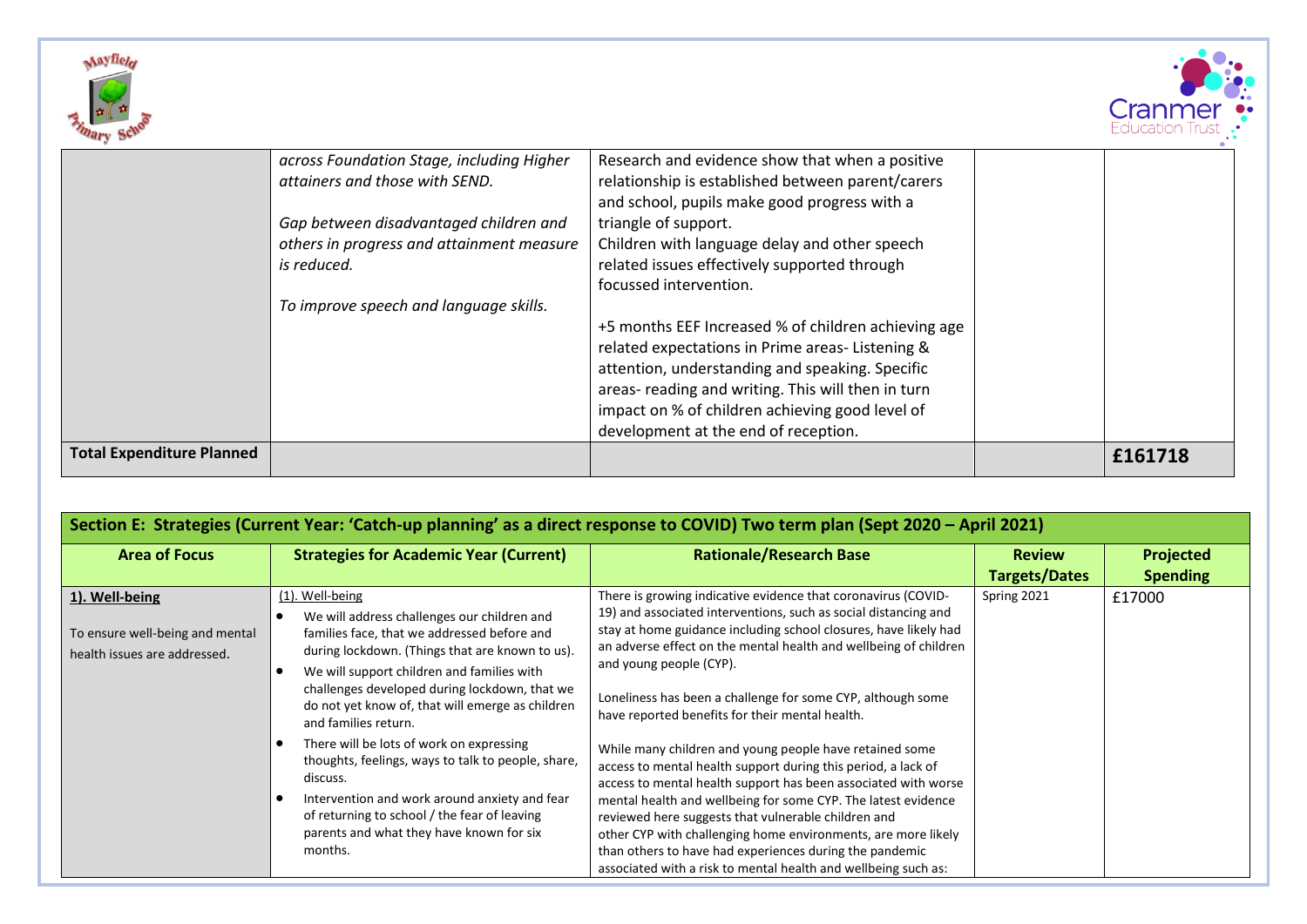



|                                                                                                                                                                                                                        | Specific whole-school well-being programme<br>being implemented.                                                                                                                                                                                                                                                                                                                                                                                                                                                                                  | Loneliness, disruption to access to support, difficult<br>relationships within the home, parental stress or poor mental<br>health, and a lack of access to the outside or natural<br>environment<br>Younger children are at great risk, as high levels of stress and<br>isolation can affect brain development, sometimes with<br>irreparable long-term consequences.<br>Many children and young people are also contending with<br>family separations, caring for sick relatives and even the death<br>of loved ones.                                                                                                                                                                                                                                                                                                                                                                                                                                                                                                                                                                                                                                                                                                                                                                                                                                                                                                                                                                                                                                                                                                                                                                                                                                                                                                                                                            |             |        |
|------------------------------------------------------------------------------------------------------------------------------------------------------------------------------------------------------------------------|---------------------------------------------------------------------------------------------------------------------------------------------------------------------------------------------------------------------------------------------------------------------------------------------------------------------------------------------------------------------------------------------------------------------------------------------------------------------------------------------------------------------------------------------------|-----------------------------------------------------------------------------------------------------------------------------------------------------------------------------------------------------------------------------------------------------------------------------------------------------------------------------------------------------------------------------------------------------------------------------------------------------------------------------------------------------------------------------------------------------------------------------------------------------------------------------------------------------------------------------------------------------------------------------------------------------------------------------------------------------------------------------------------------------------------------------------------------------------------------------------------------------------------------------------------------------------------------------------------------------------------------------------------------------------------------------------------------------------------------------------------------------------------------------------------------------------------------------------------------------------------------------------------------------------------------------------------------------------------------------------------------------------------------------------------------------------------------------------------------------------------------------------------------------------------------------------------------------------------------------------------------------------------------------------------------------------------------------------------------------------------------------------------------------------------------------------|-------------|--------|
| 2). Behaviour and attitudes<br>to learning<br>To ensure excellent behaviour.<br>To ensure excellent attitudes to<br>learning.<br>To ensure attendance is as good<br>as it can be, and remote<br>provision is adequate. | 2). Behaviour and attitudes to learning<br>There will be lots of work on clarifying routines,<br>$\bullet$<br>expectations and re-establishing boundaries.<br>Our Teaching assistants will be working with<br>$\bullet$<br>some of our more complex, challenging children,<br>who may not have been in education for several<br>months.<br>There will be a big emphasis on returning<br>children to the mindset of learning, learning,<br>learning and that every second counts. No<br>wasted time.<br>Build the positives / celebrate successes. | An environment where children are happy and relaxed in their<br>work is particularly conducive to effective learning and will help<br>all children to achieve their maximum potential. This is best<br>achieved where children are clear as to what is expected of<br>them in terms of their behaviour and staff are relentlessly<br>consistent in their approach. Having confidence and a positive<br>attitude to learning is crucial to a pupil's success in school. We<br>expect them to be motivated, determined and proactive in their<br>learning and these are skills that we teach and promote. We are<br>relentless in our pursuit of positive attitudes to learning.<br>Projections suggest that school closures will widen the<br>attainment gap between disadvantaged children and their<br>peers, likely reversing progress made to narrow the gap since<br>2011. The median estimate indicates that the gap would widen<br>by 36%.<br>Supporting effective remote learning will mitigate the extent to<br>which the gap widens. Pupils can learn through remote<br>teaching. However, ensuring the elements of effective teaching<br>are present - for example through clear explanations,<br>scaffolding and feedback - is more important than how or when<br>lessons or support are provided. To increase access to teaching,<br>it would also be valuable to test the feasibility of online tuition<br>as a way to supplement the support provided by teachers to<br>disadvantaged children, Purple Mash<br>Sustained support will be needed to help disadvantaged pupils<br>catch up. It is highly likely that the gap will have widened when<br>pupils return to school, even if the strongest possible mitigatory<br>steps are put in place. Catch-up provision, including assessment<br>of lost learning and targeted support, will be essential. There is a | Spring 2021 | £13700 |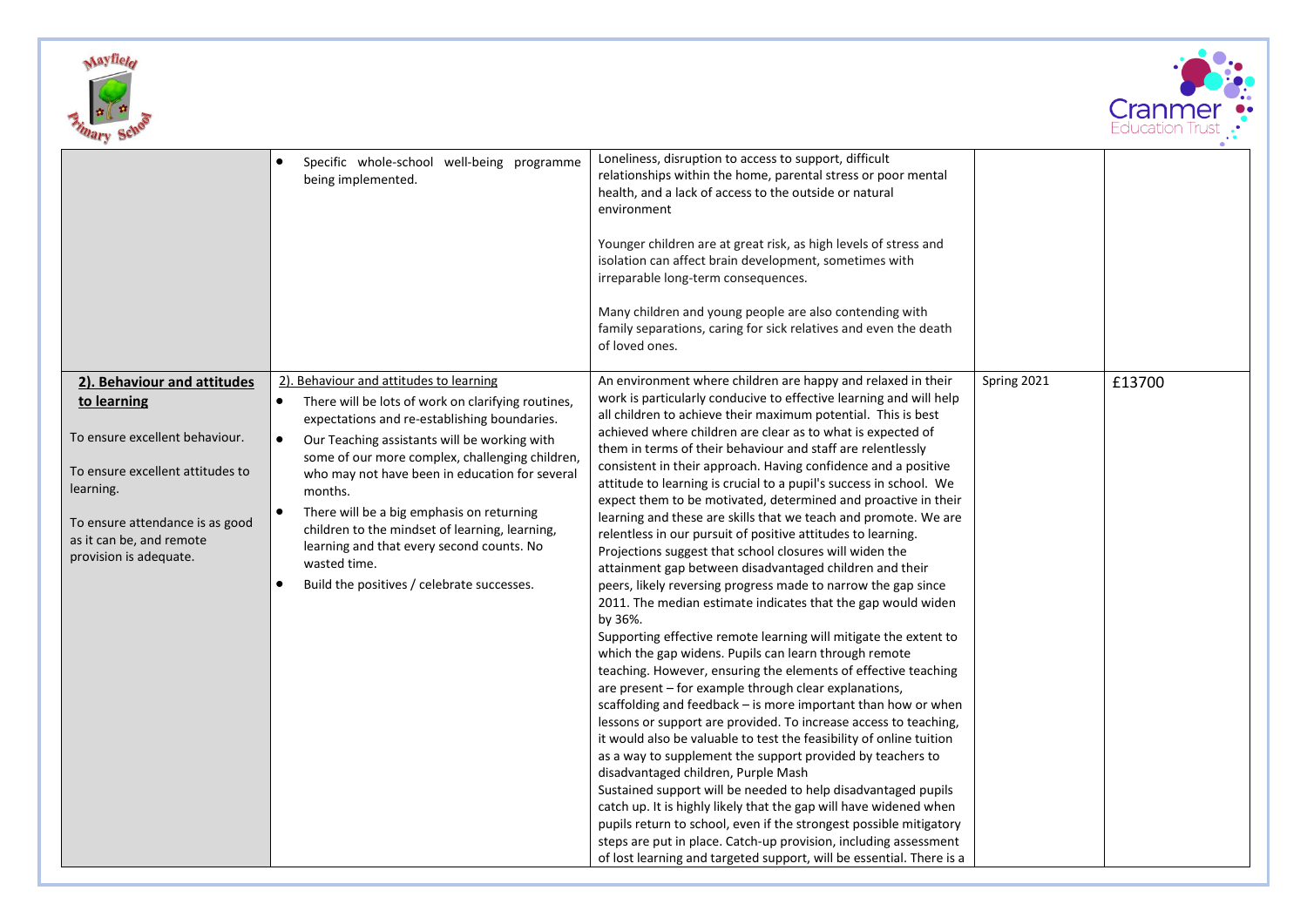



|                                                                                                                                                                                                                                                                                                                                                                                                                                                                                                                |                                                                                                                                                                                                                                                                                                                                                                                                                 | risk that high levels of absence after schools formally reopen<br>poses a particular risk for disadvantaged pupils.                                                                                                                                                                                                                                                                                                                                                                                                                                                                                               |                            |         |
|----------------------------------------------------------------------------------------------------------------------------------------------------------------------------------------------------------------------------------------------------------------------------------------------------------------------------------------------------------------------------------------------------------------------------------------------------------------------------------------------------------------|-----------------------------------------------------------------------------------------------------------------------------------------------------------------------------------------------------------------------------------------------------------------------------------------------------------------------------------------------------------------------------------------------------------------|-------------------------------------------------------------------------------------------------------------------------------------------------------------------------------------------------------------------------------------------------------------------------------------------------------------------------------------------------------------------------------------------------------------------------------------------------------------------------------------------------------------------------------------------------------------------------------------------------------------------|----------------------------|---------|
| (3). Filling the essential gaps<br>from last term and<br>providing Essential<br>knowledge and skills for the<br>new year<br>To ensure children will cover the<br>essential Reading, Writing and<br>Maths knowledge and skills from<br>the summer term, by way of<br>'catch-up', to ensure they begin<br>their next year group at or above<br>age-related expectations.<br>Narrow the gap further in pupil<br>attainment in reading, phonics,<br>grammar & punctuation, writing<br>and maths where it is lower. | (3). Essential gaps from last term<br>Targeting those absolutely critical areas in<br>Reading, Writing, SPAG and Maths that are<br>needed to get children to meet or exceed age<br>related expectations.<br>Lots of work with staff on delivering a trimmed<br>back, English and Maths curriculum offer, that is<br>precise and has rapid impact.<br>Making sure there is focussed 'catch-up', where<br>needed. | It is important that all children have the opportunity to access<br>the full curriculum with appropriate scaffolding being put in<br>place for all learners.<br>Our PP are reluctant to read, and this holds them back.<br>The importance of phonics and early reading is clear, and<br>evidence based. Our PP children do struggle with phonics and<br>reading, and this holds them back.<br>EEF report on improving Maths says that school should build<br>pupils' independence and motivation. There is also extensive<br>evidence with EEF to show that feedback can have high positive<br>impact on learning | Spring 2021                | £46700  |
| (4). A positive experience<br>(Curriculum / enrichment)<br>To ensure children continue to<br>have positive experiences at a<br>time of real challenge and<br>anxiety.                                                                                                                                                                                                                                                                                                                                          | A positive experience (Curriculum / enrichment)<br>The curriculum offer needs to be broad and high-<br>quality.<br>Knowledge driven curriculum.<br>Meaningful cross-curricular links in place,<br>underpinned by links to English.                                                                                                                                                                              | +5 months EEF- Positive impact on learning, including on oral<br>language skills and reading comprehension (understanding<br>vocabulary)<br>+2 months EEF- Children encouraged to explore new skills and<br>develop new talents leading to improved self-esteem and<br>confidence supporting the children to make progress.                                                                                                                                                                                                                                                                                       | Spring 2021                | £13,300 |
| <b>Total Expenditure Planned</b><br>(Two terms of 'catch-up'<br>plan)                                                                                                                                                                                                                                                                                                                                                                                                                                          |                                                                                                                                                                                                                                                                                                                                                                                                                 |                                                                                                                                                                                                                                                                                                                                                                                                                                                                                                                                                                                                                   | <b>Two terms</b><br>costed | £84,000 |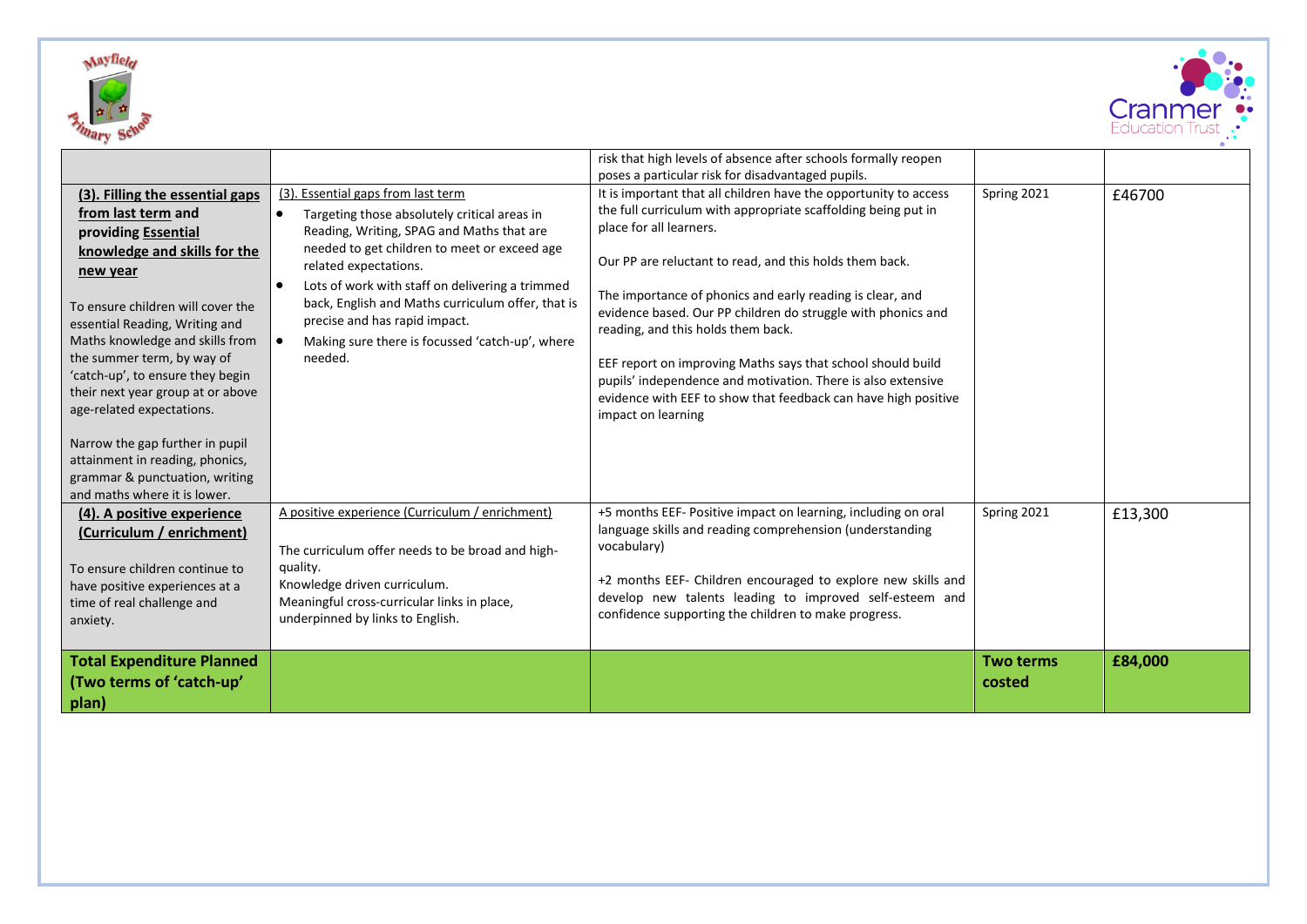

## **As a result of the COVID-19 pandemic, strategies to support those eligible for PP altered in response to the changing needs presented by the circumstances.**



| Section F: Evaluation of Impact of Pupil Premium Strategies (Previous Year 2019/2020) |                                                                                                                                                                                                                                                                                                                                                                                                                                                                                                                                       |                                                                                                                                                                                                                                                                                                                                                                                                                                                                                                                                                                                                                                                                                       |                                                                                                                                                                                                                                                                                                                                                                                              |  |  |  |  |
|---------------------------------------------------------------------------------------|---------------------------------------------------------------------------------------------------------------------------------------------------------------------------------------------------------------------------------------------------------------------------------------------------------------------------------------------------------------------------------------------------------------------------------------------------------------------------------------------------------------------------------------|---------------------------------------------------------------------------------------------------------------------------------------------------------------------------------------------------------------------------------------------------------------------------------------------------------------------------------------------------------------------------------------------------------------------------------------------------------------------------------------------------------------------------------------------------------------------------------------------------------------------------------------------------------------------------------------|----------------------------------------------------------------------------------------------------------------------------------------------------------------------------------------------------------------------------------------------------------------------------------------------------------------------------------------------------------------------------------------------|--|--|--|--|
|                                                                                       | <b>Strategy</b>                                                                                                                                                                                                                                                                                                                                                                                                                                                                                                                       | <b>Evaluation</b>                                                                                                                                                                                                                                                                                                                                                                                                                                                                                                                                                                                                                                                                     | Learning/Embedding                                                                                                                                                                                                                                                                                                                                                                           |  |  |  |  |
| $\mathbf 1$                                                                           | Curriculum:<br><b>Focussed TA intervention role</b><br>To ensure a greater % of PP<br>children meet age-related<br>expectations and close the<br>gap with 'All' children<br>nationally.                                                                                                                                                                                                                                                                                                                                               | The work on quality first teaching within the Pupil Premium Strategy for 2019-20 has shown a steep impact on outcomes for<br>Pupil Premium children over the last few years. Their attainment is improving. The ambitious curriculum along with other CPD<br>has started to impact on outcomes for these pupils.<br>Particularly at the end of KS2, we have seen good progress in writing, as evidenced in books. However, we continue to have a<br>wide gap between our attainment in reading and writing, which is greater for PP children than their non-disadvantaged peers.<br>As a result, writing continues to be an area for development, particularly GDS for Pupil Premium. | Embed into 2020-2021 school year.<br>Continuous professional<br>development, together with the right<br>resources will enable teachers and<br>support staff to continue to develop<br>the necessary skills knowledge and<br>understanding to meet the needs of<br>all pupils more effectively, leading to<br>more pupils achieving the expected<br>standard or higher in each year<br>group. |  |  |  |  |
|                                                                                       | <b>Improving Pedagogy and</b><br>Teaching:<br>Mastery Maths Lead                                                                                                                                                                                                                                                                                                                                                                                                                                                                      | Significant growth has been made in this area and pre Covid-19 lockdown, results were on track to hit targets.<br>The teaching of Fluency has been embedded in every classroom and is having a direct impact on children's learning, improving<br>the ability, confidence and resilience to tackle more difficult maths.                                                                                                                                                                                                                                                                                                                                                              | Continue into the new academic<br>year, embed and strengthen<br>structures already in place.                                                                                                                                                                                                                                                                                                 |  |  |  |  |
| 2                                                                                     | <b>Staff Development:</b><br><b>Mastery Maths</b><br><b>Reading Strategy</b>                                                                                                                                                                                                                                                                                                                                                                                                                                                          | Colleagues were directly supporting staff and improving their own CPD. Leaders were ensuring staff had access to high quality<br>professional development to support improvements in English, in particular, Mayfield's whole-school Reading Strategy.                                                                                                                                                                                                                                                                                                                                                                                                                                | Embed the work that has gone into<br>staff and develop the role of middle<br>and senior leaders further int the<br>new academic year.                                                                                                                                                                                                                                                        |  |  |  |  |
| 3                                                                                     | Support was put in place for children who required additional behaviour support. The school used outside agencies for advice<br><b>Pupils' Readiness to Learn:</b><br>to develop skills and support where required<br>To enable children to have<br>Some trips had taken place although most were in summer term - used online learning and additional websites to extend<br>experiences that they may not<br>experiences with links made to home learning projects where possible.<br>have had otherwise.<br>Curriculum enhancement. |                                                                                                                                                                                                                                                                                                                                                                                                                                                                                                                                                                                                                                                                                       | Continue into 2020-2021 as part of<br>the return to school 6-part strategy.                                                                                                                                                                                                                                                                                                                  |  |  |  |  |
|                                                                                       | To enhance our children's<br>emotional well-being,<br>attendance and punctuality.                                                                                                                                                                                                                                                                                                                                                                                                                                                     | Attendance during COVID 19 - suspended re statistics- so will need to pick this up 2020-21                                                                                                                                                                                                                                                                                                                                                                                                                                                                                                                                                                                            | Continue into 2020-2021                                                                                                                                                                                                                                                                                                                                                                      |  |  |  |  |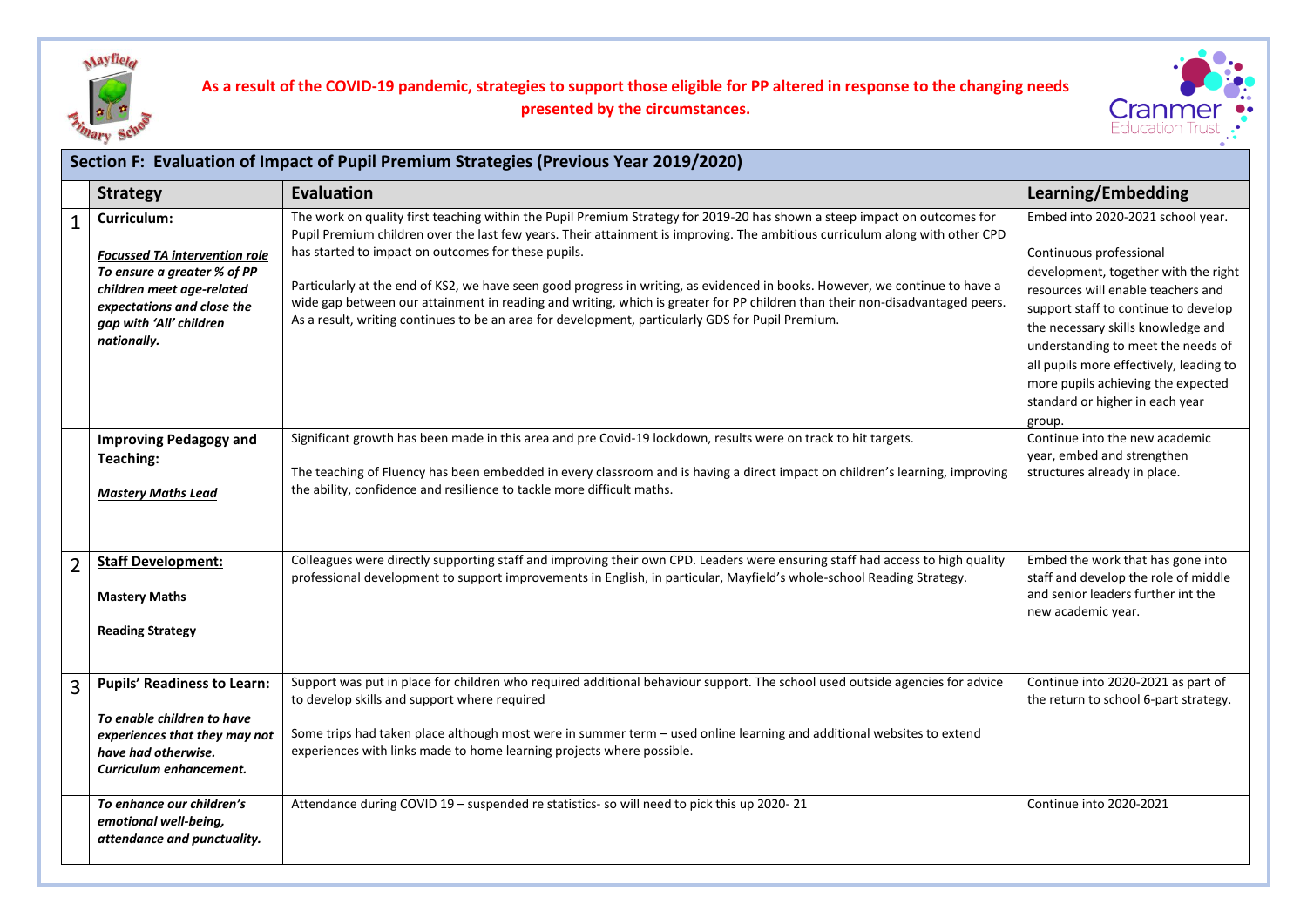



| <b>Early Years Foundation</b><br>Stage:<br>To provide additional                                               | Early intervention has proved successful in giving pupils the confidence and skills required to accelerate progress. Support<br>staff were trained to support pupils with literacy and early number skills. (ELKLAN training, REAL project, REAM project)<br>Children with language delay and other speech related issues were effectively supported through focussed intervention with | Continue into 2020-2021 as part of<br>the return to school 6-part strategy. |
|----------------------------------------------------------------------------------------------------------------|-----------------------------------------------------------------------------------------------------------------------------------------------------------------------------------------------------------------------------------------------------------------------------------------------------------------------------------------------------------------------------------------|-----------------------------------------------------------------------------|
| educational support that will<br>raise the standard of<br>achievement of target groups<br>in Foundation Stage. | the target of an increased % of children achieving age related expectations in Prime areas-Listening & attention,<br>understanding and speaking. Specific areas-reading and writing. Pre-Covid results were showing this target to be on track.                                                                                                                                         |                                                                             |